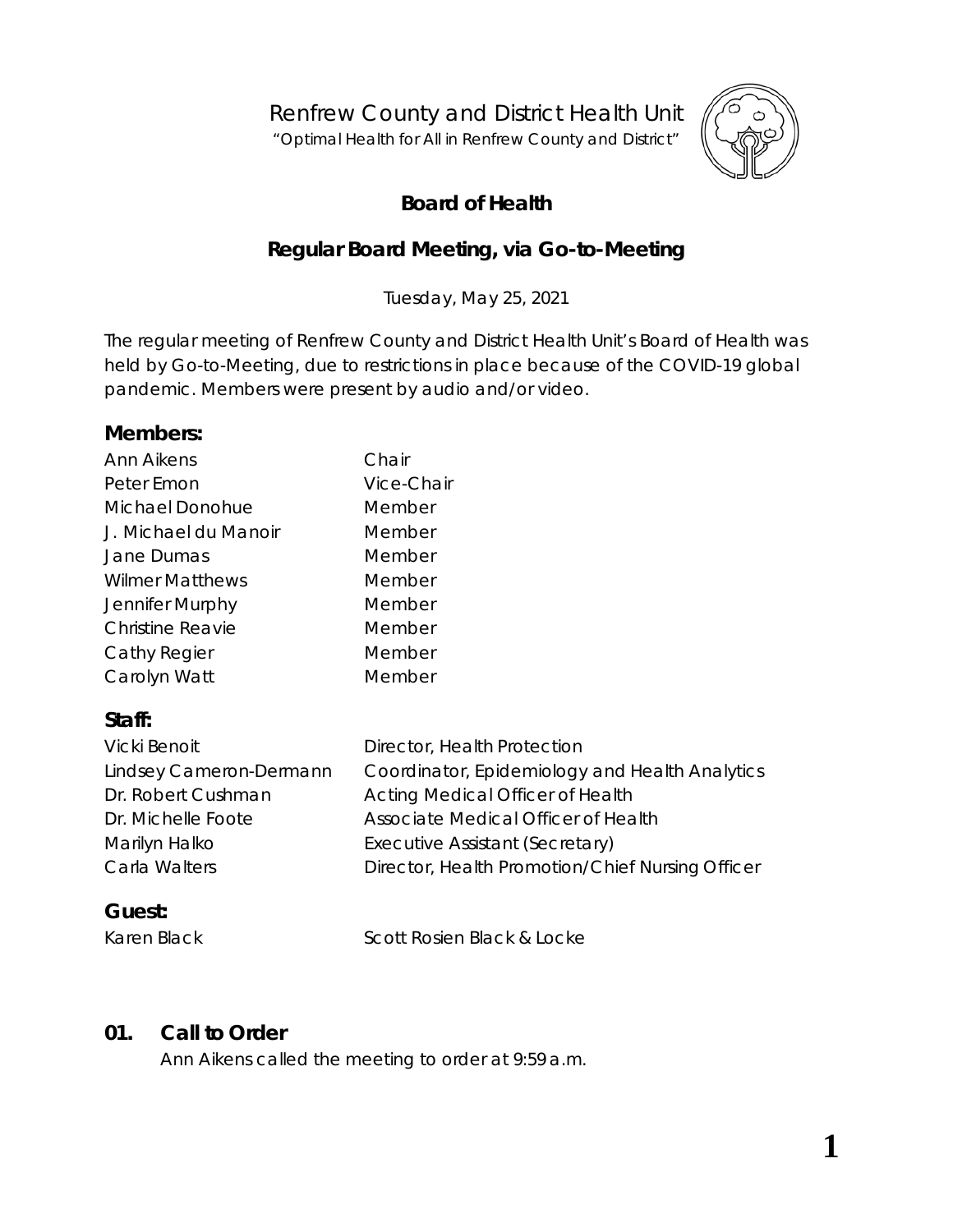### **02. Agenda Approval**

The agenda was approved as presented.

#### **Resolution: # 1 BoH 2021-May-25**

A motion by J. Dumas; seconded by J. Murphy; be it resolved that the Board approve the agenda, as presented.

Carried

#### **03. Declarations of Conflict of Interest**

There were no declarations of conflict of interest.

#### **04. Delegations**

#### **2020 RCDHU Audited Financial Statements**

Karen Black, Scott Rosien Black & Locke, stepped through each page of the *2020 RCDHU Audited Financial Statements*, in a presentation to the Board that included the following documents:

- *a. [2020 RCDHU Audited Financial Statements](https://www.rcdhu.com/wp-content/uploads/2021/07/04.-Draft-2020-Financial-Statements-for-Board-Meeting-V2.pdf) Presentation*
- *b. [2020 Audit Findings](https://www.rcdhu.com/wp-content/uploads/2021/07/04.-2020-Audit-Findings-Letter.pdf) Letter*
- *c. [2020 Independence](https://www.rcdhu.com/wp-content/uploads/2021/07/04.-2020-Independence-Letter.pdf) Letter*
- *d. [2020 Audit Representation](https://www.rcdhu.com/wp-content/uploads/2021/07/04.-2020-Audit-Representation-Letter.pdf) Letter*.

At the completion of the presentation, K. Black answered questions from Board Members.

Board requested clarification in the Notes to further explain the circumstances surrounding COVID-19 and the Province's direction to reallocate program funds to the pandemic response, during 2020.

A Board Member requested that in Note 7—Grants—Province of Ontario, the \$509,647 budgeted Provincial Mitigation funding be removed from the Mandatory Programs line and included in the Mitigation line.

A Board Member requested more details on the accumulated surplus. K. Black will forward the information.

A Board Member requested a review of the legacy accounts, payable to the Province of Ontario. Referred to the Resources Committee.

The Board Chair thanked K. Black and commended the Acting Chief Executive Officer/Director, Corporate Services and her Team for another clean audit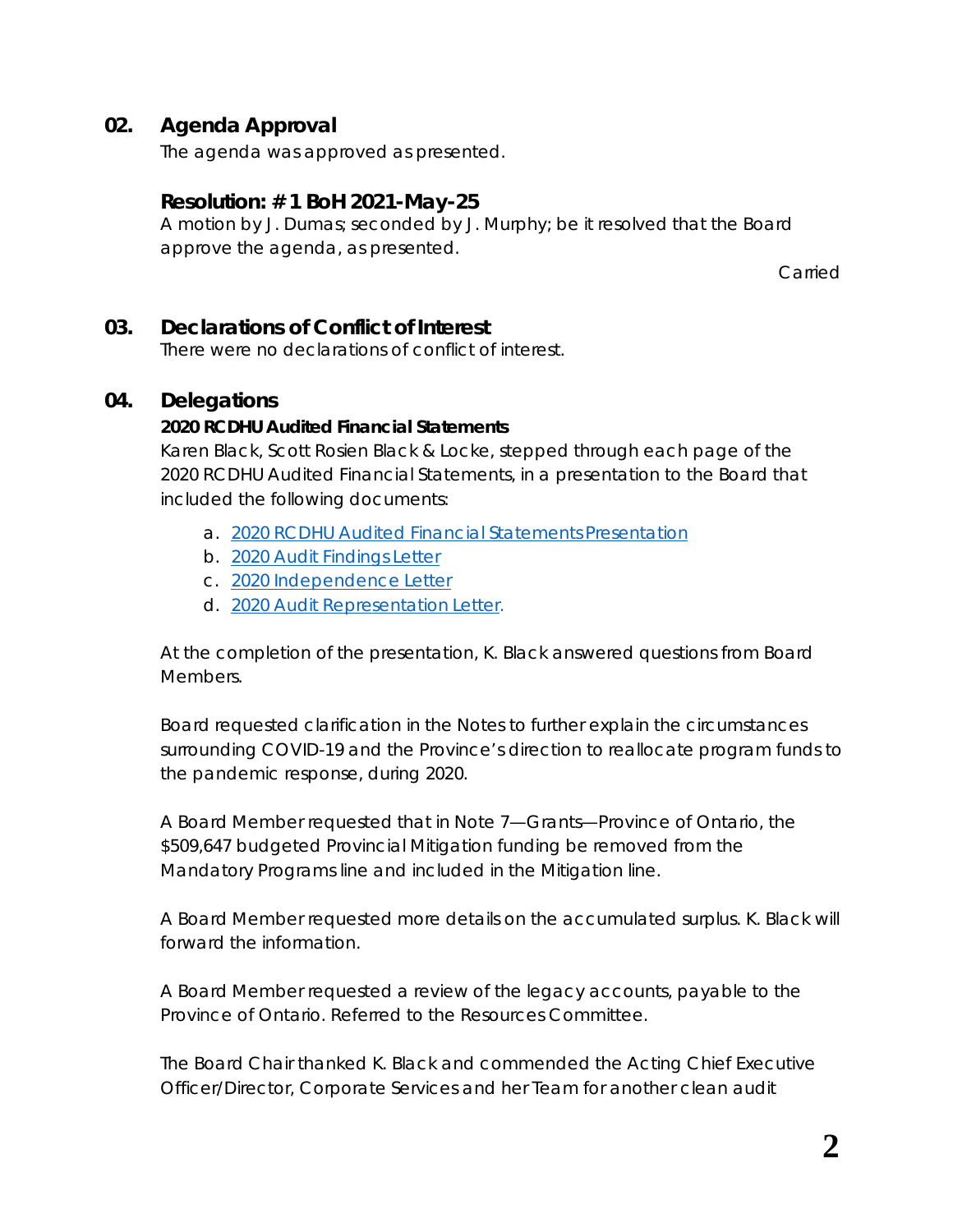particularly during the complexities of COVID-19 and the relocation project.

At 11:03 a.m., K. Black vacated the meeting.

# **Resolution: # 2 BoH 2021-May-25**

A motion by C. Reavie; seconded by C. Watt; be it resolved that the Board accept the Financial Statements for the year ended December 31, 2020, as amended, and further that the Chair and Vice-Chair sign the Statements.

Carried

| Yes | Name of Board Member  |                  | No |
|-----|-----------------------|------------------|----|
|     | Aikens, Ann           |                  |    |
|     | Donohue, Michael      |                  |    |
|     | du Manoir, J. Michael |                  |    |
|     | Dumas, Jane           |                  |    |
|     | Emon, Peter           |                  |    |
|     | Matthews, Wilmer      |                  |    |
|     | Murphy, Jennifer      |                  |    |
|     | Reavie, Christine     |                  |    |
|     | Regier, Cathy         |                  |    |
|     | Watt, Carolyn         |                  |    |
| 10  | <b>Totals</b>         |                  | ŋ  |
|     |                       | Carried by: 10-0 |    |
|     |                       | Lost by:         |    |

# **Recorded Vote**

### **05. Minutes of Previous Meetings (Approval)**

a. Regular Board Meeting Minutes 2021-Apr-27 The meeting minutes for the Regular Board meeting held on Tuesday, April 27, 2021, via *GoToMeeting*, were approved, as presented.

# **Resolution: # 3 BoH 2021-May-25**

A motion by J. Murphy; seconded by C. Regier; be it resolved that the Board approve the meeting minutes from the Regular Board meeting held on Tuesday, April 27, 2021, as presented.

Carried

### **06. Business Arising**

a. Action List—Regular Board Meeting—2021-Apr-27—updated All items from the updated *Action List—2021-Apr-27* Regular Board Meeting were completed or deferred to a later date.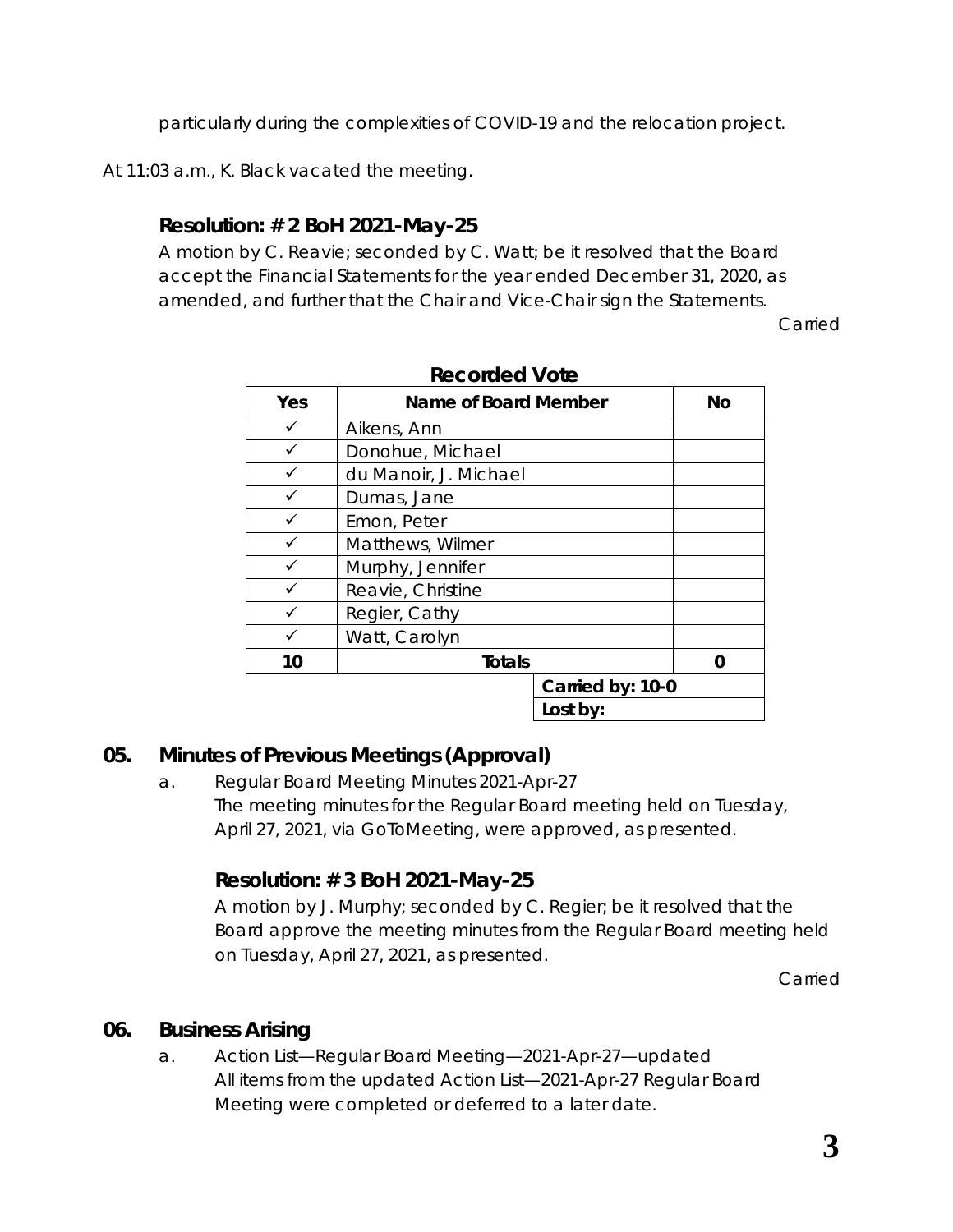### **07. Correspondence**

The Board received the following correspondence:

| Subject: |                                                                                                                                          | From:                                       | Action:                                                                                                   |  |
|----------|------------------------------------------------------------------------------------------------------------------------------------------|---------------------------------------------|-----------------------------------------------------------------------------------------------------------|--|
| a.       | <b>Basic Income for Income</b><br><b>Security during COVID-19</b><br><b>Pandemic and Beyond</b>                                          | • County of<br>Lambton                      | • Sent by email on<br>2021-Apr-26<br>Referred to the<br><b>Executive Committee.</b>                       |  |
| b.       | <b>Registration Now Open</b><br>for 2021 alPHa Annual<br>Conference on June 8th                                                          | $\bullet$ alPHa                             | Sent by email on<br>$\bullet$<br>2021-Apr-26<br><b>Five RCDHU BoH</b><br>$\bullet$<br>Members registered. |  |
| $C$ .    | <b>Register now for alPHa</b><br>2021 alPHa AGM &<br>Conference                                                                          | $\bullet$ alPHa                             | Sent by email on<br>2021-May-10<br><b>Five RCDHU BoH</b><br>$\bullet$<br>Members registered.              |  |
| d.       | <b>Thanks to Premier for Stay</b><br>at Home Extension                                                                                   | • Peterborough<br><b>Public Health</b>      | Sent by email on<br>$\bullet$<br>2021-May-17<br>Received as<br>$\bullet$<br>information.                  |  |
| е.       | <b>Resolutions for</b><br><b>Consideration Package</b>                                                                                   | $\bullet$ alPHa                             | Sent by email on<br>$\bullet$<br>2021-May-17<br>One resolution for<br>consideration.                      |  |
| f.       | <b>Ontario Expanding</b><br><b>Access to Dental Care</b><br>and Affordable<br><b>Prescription Drugs for</b><br><b>Vulnerable Seniors</b> | • Ontario News<br>(distributed by<br>alPHa) | Sent by email on<br>2021-May-17<br>Referred to the<br>$\bullet$<br>Executive Committee.                   |  |

#### **08. Board Committee Reports**

a. Executive

P. Emon, Executive Committee Chair, stepped through the following:

• Report to the Board-2021-May-13.

### **Resolution: # 4 BoH 2021-May-25**

A motion by M. Donohue; seconded by P. Emon; be it resolved that  $# 3$ EC 2021-May-13 be severed from the May 13, 2021, Executive Committee Board Report.

Carried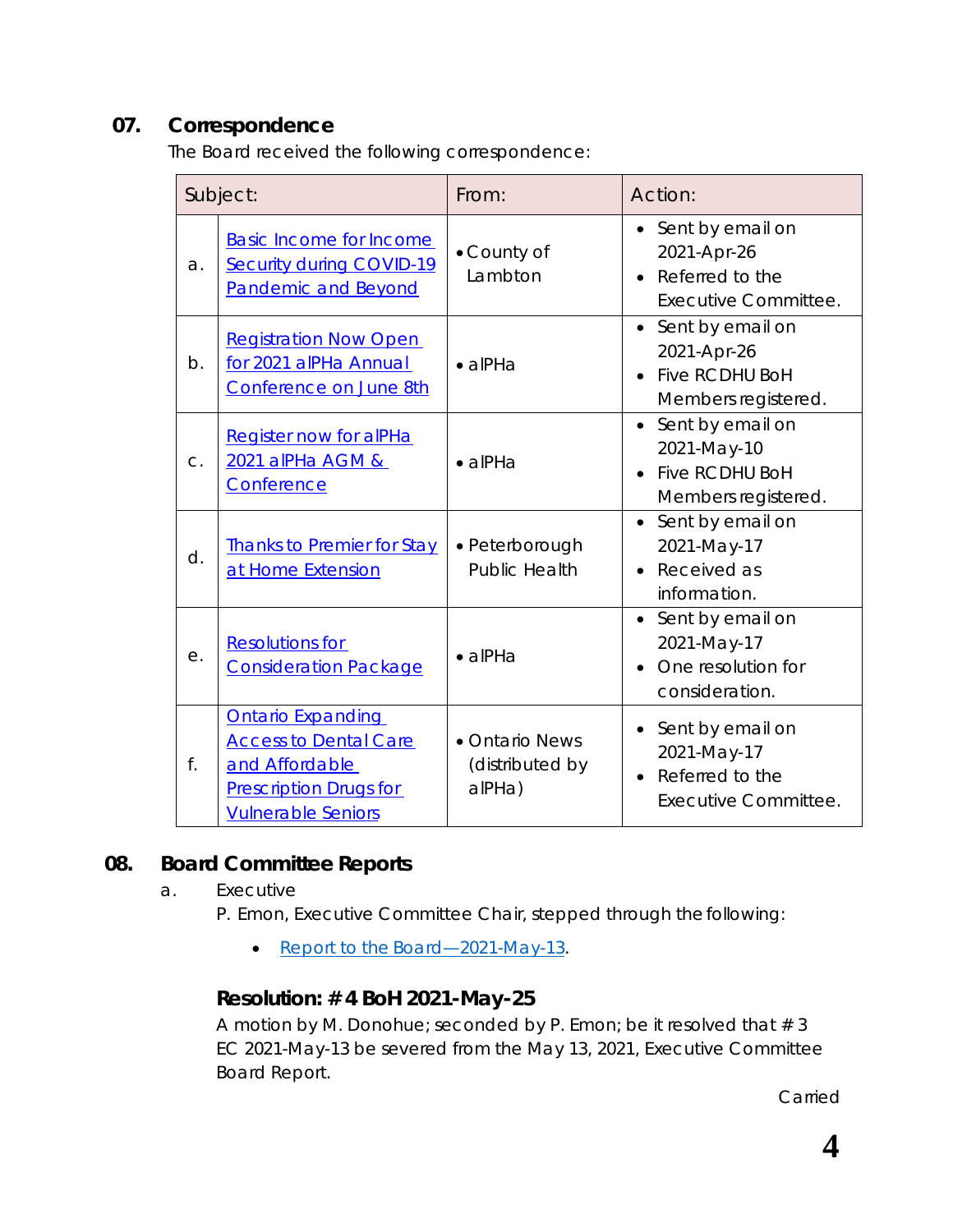| Yes | Name of Board Member  |                 | <b>No</b> |
|-----|-----------------------|-----------------|-----------|
|     | Aikens, Ann           |                 |           |
|     | Donohue, Michael      |                 |           |
|     | du Manoir, J. Michael |                 |           |
|     | Dumas, Jane           |                 |           |
|     | Emon, Peter           |                 |           |
|     | Matthews, Wilmer      |                 |           |
|     | Murphy, Jennifer      |                 |           |
|     | Reavie, Christine     |                 |           |
|     | Regier, Cathy         |                 |           |
|     | Watt, Carolyn         |                 |           |
| 9   | <b>Totals</b>         |                 |           |
|     |                       | Carried by: 9-1 |           |
|     |                       | Lost by:        |           |

#### **Recorded Vote**

### **Resolution: # 5 BoH 2021-May-25**

A motion by P. Emon; seconded by J. Dumas; be it resolved that the Board approve that the Governance Committee and the Stakeholder Relations Committee resume meeting, effective October 1, 2021.

Carried

|     | nccoraca volc         |                 |                |  |
|-----|-----------------------|-----------------|----------------|--|
| Yes | Name of Board Member  |                 | No             |  |
|     | Aikens, Ann           |                 |                |  |
|     | Donohue, Michael      |                 |                |  |
|     | du Manoir, J. Michael |                 |                |  |
|     | Dumas, Jane           |                 |                |  |
|     | Emon, Peter           |                 |                |  |
|     | Matthews, Wilmer      |                 |                |  |
|     | Murphy, Jennifer      |                 |                |  |
|     | Reavie, Christine     |                 |                |  |
|     | Regier, Cathy         |                 |                |  |
|     | Watt, Carolyn         |                 |                |  |
| 8   | <b>Totals</b>         |                 | $\overline{2}$ |  |
|     |                       | Carried by: 8-2 |                |  |
|     |                       | Lost by:        |                |  |

#### **Recorded Vote**

### **Resolution: # 6 BoH 2021-May-25**

A motion by C. Reavie; seconded by J. Murphy; be it resolved that the Board accept the Executive Committee Board Report—2021- May-13, as amended.

Carried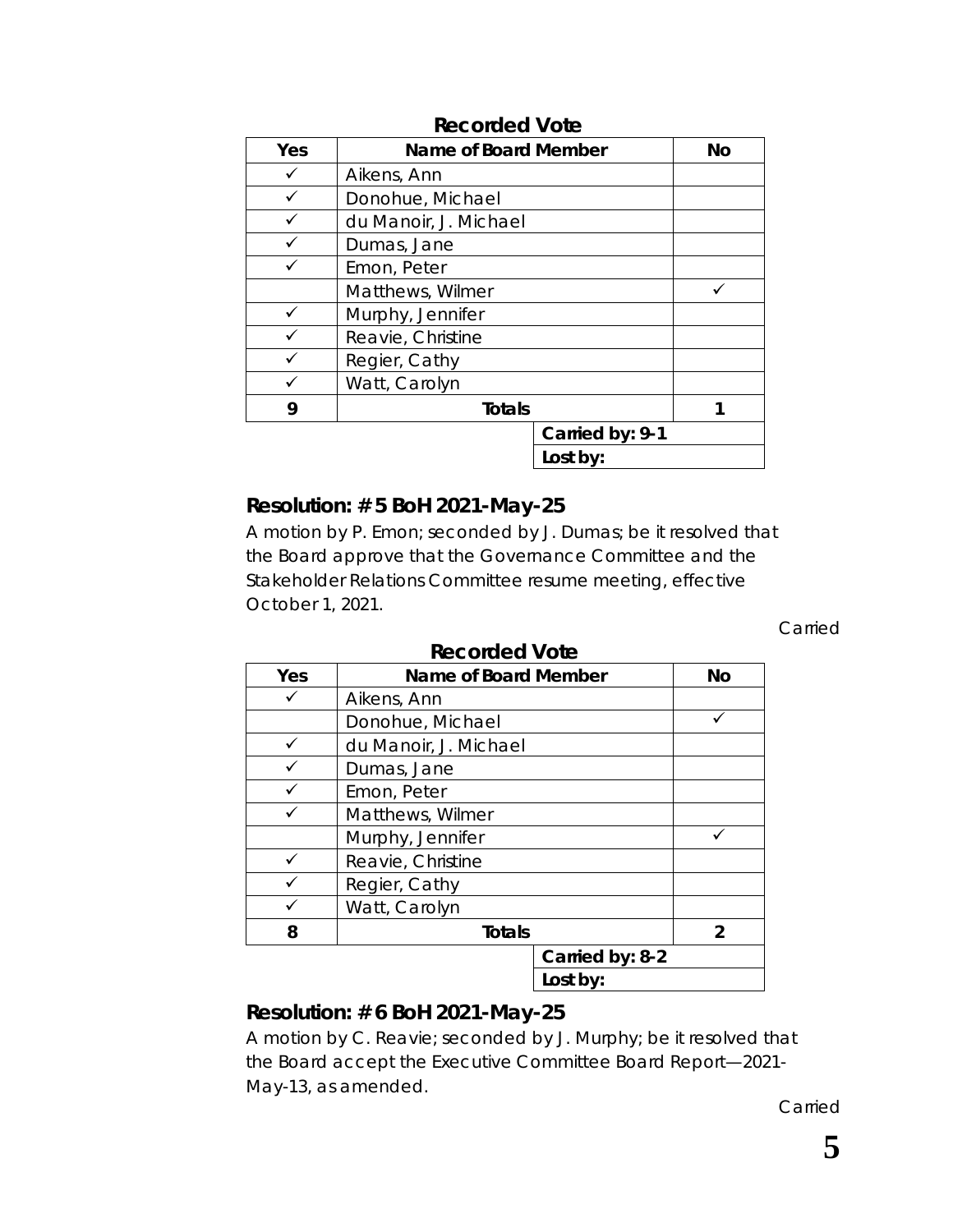At 11:29 a.m., Dr. Cushman, Dr. Foote and Lindsey Cameron-Dermann joined the meeting.

### **09. Staff Reports**

(Presented after 08. a. Executive Committee)

- a. Report to the Board—Acting Medical Officer of Health Dr. Robert Cushman, Acting Medical Officer of Health, Renfrew County and District Health Unit, gave a verbal report complemented by an epidemiology presentation by L. Cameron-Dermann:
	- [Report to the](https://www.rcdhu.com/wp-content/uploads/2021/07/08.-COVID-19-RCDHU-Epidemiology-Update-2021-05-25-002.pdf) Board.

The *Report* included the following information:

- Case Demographics of Total Cases to Date
- Weekly Incidence Rate COVID-19
- Variants of Concern (VOCs) Cases
- Confirmed COVID-19 Outbreaks
- Confirmed COVID-19 Cases and High-Risk Contact
- COVID-19 Vaccinations
- Confirmed Cases of COVID-19 Following Vaccination in RCD
- Key Epidemiology Messages.

### **Resolution: # 7 BoH 2021-May-25**

A motion by J. M. du Manoir; seconded by J. Murphy; be it resolved that the Board accept the Report to the Board from Dr. Robert Cushman, Acting Medical Officer of Health.

Carried

At 12:26 a.m., Dr. Cushman, Dr. Foote and L. Cameron-Dermann vacated the meeting.

At 12:26 a.m., the Chair recessed the meeting until 1:00 p.m.

At 12:26 a.m., P. Emon vacated the meeting.

- At 1:02 p.m., Dr. Cushman rejoined the meeting.
- 08. Board Committee Reports resumed at 1:02 p.m.
	- b. Resources

J.M. du Manoir, Resources Committee Chair, presented the following report to the Board, which included H. Daly's [Briefing Note—May](https://www.rcdhu.com/wp-content/uploads/2021/05/08.-a.-Briefing-Note-May-2021.pdf) 2021: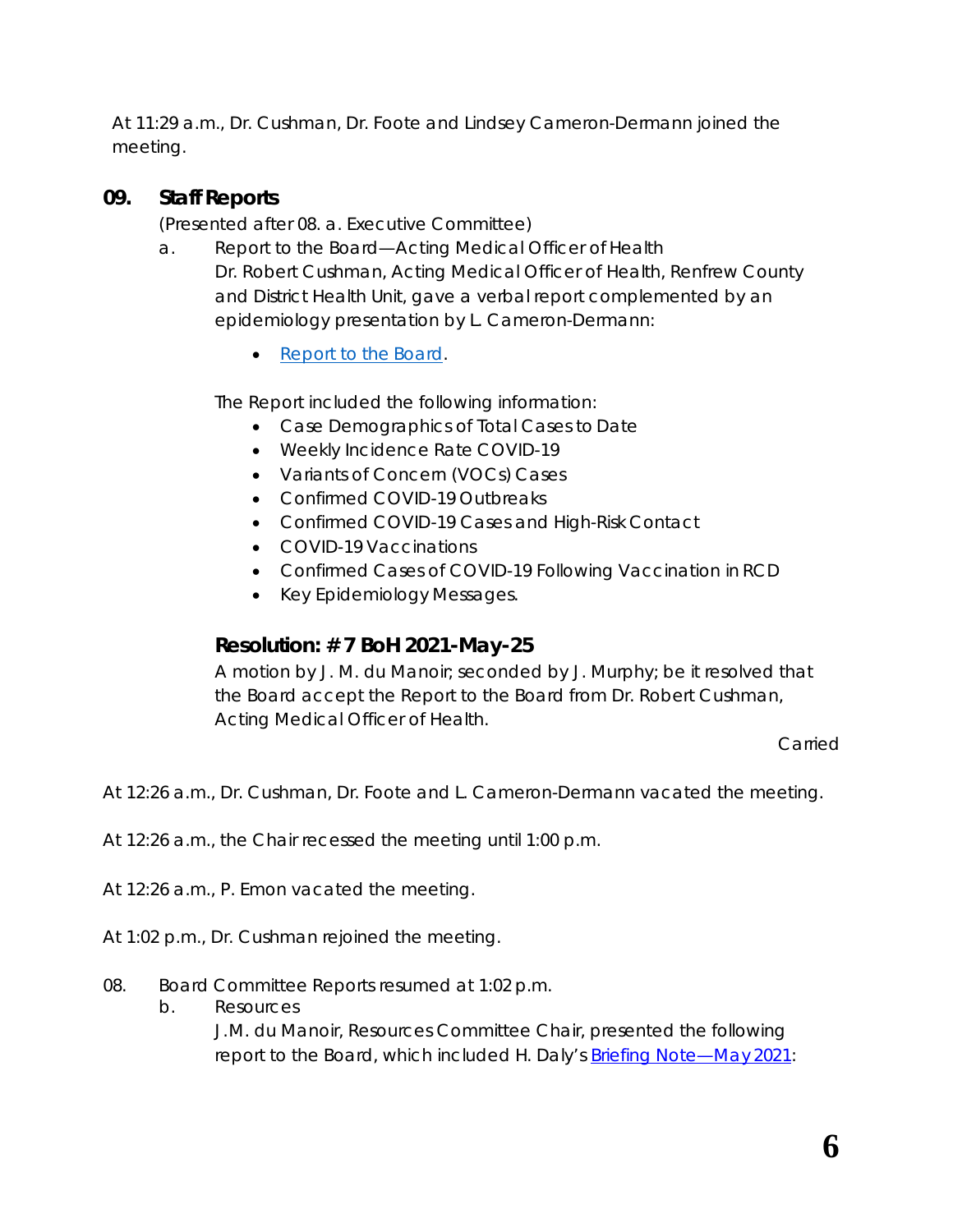• [Resources Committee Board](https://www.rcdhu.com/wp-content/uploads/2021/07/09.-b.-Resources-Committee-Board-Report-2021-May-18.pdf) Report—2021-May-18.

J. M. du Manoir stepped through the *Briefing Note* and the *Report* and answered questions from the Board.

### **Resolution: # 8 BoH 2021-May-25**

A motion by J. M. du Manoir; seconded by C. Reavie; be it resolved that the Board accept the Resources Committee Board Report—2021-May-18. Carried

### **10. By-Laws**

There were no by-laws.

### **11. New Business**

There was no new business.

### **12. Notice of Motion**

There was no notice of motion.

### **13. Closed Meeting**

The Chair verified that all Members were alone, in a secure location, before the meeting moved into the closed session.

# **Resolution: # 9 BoH 2021-May-25**

A motion by J. M. du Manoir; seconded by C. Regier; be it resolved that the Board move into a closed meeting at 1:20 p.m. to discuss: b. personal matters about an identifiable individual, including municipal or local board employees; d. labour relations or employee negotiations; and k. a position, plan, procedure, criteria or instruction to be applied to any negotiations carried or to be carried on by or on behalf of the municipality or local board. 2001, c. 25, s. 239 (2); 2017, c. 10, Sched. 1, s. 26.

Carried

The Chair rose to report at 2:52 p.m. that the Board met in a closed meeting to discuss: b. personal matters about an identifiable individual, including municipal or local board employees; d. labour relations or employee negotiations; and k. a position, plan, procedure, criteria or instruction to be applied to any negotiations carried or to be carried on by or on behalf of the municipality or local board. 2001, c. 25, s. 239 (2); 2017, c. 10, Sched. 1, s. 26.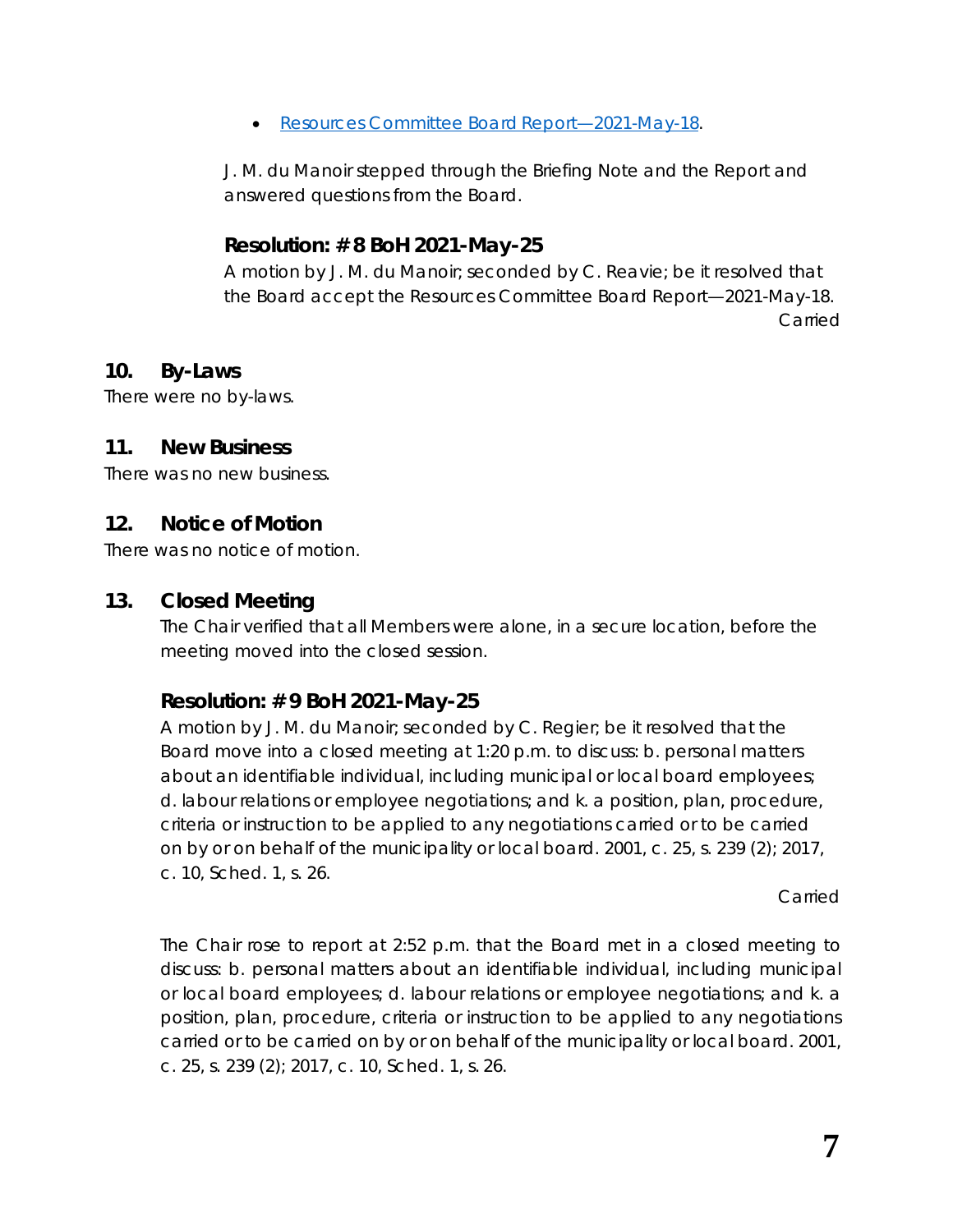### **Resolution: # 10 BoH 2021-May-25**

A motion by J. Murphy; seconded by C. Regier; be it resolved that the Board approve the draft collective agreement negotiated with the Ontario Public Service Employees Union, and further that the Board authorize the Chair and the Acting Chief Executive Officer/Director, Corporate Services to sign the agreement.

Carried

The Secretary was directed to remove the CONFIDENTIAL watermark from the *RELOCATION 2020—Accommodation Working Group Report—2019-Sep-24* and post the document to the Board Portal.

At 2:55 p.m., J. Murphy vacated the meeting.

#### **Resolution: # 11 BoH 2021-May-25**

A motion by C. Reavie; seconded by J. Dumas;

WHEREAS: Board confirms its commitment to maintaining safe, supportive workplaces where all individuals are treated with dignity and respect is important to the continued success of Renfrew County and District Health Unit.

BE IT RESOLVED THAT the Board Chair and the Chair of the Governance Committee be directed to ensure that a facilitated in-service, on this topic be included at the Board Retreat in 2021 not later than November 1, 2021 (preferably in person, COVID-19 restrictions allowing).

AND FURTHER that funds required for this be allocated from the Board expenses lines in the 2021 Budget.

Carried

| Yes | Name of Board Member      | No |
|-----|---------------------------|----|
| ✓   | Aikens, Ann               |    |
|     | Donohue, Michael          |    |
|     | du Manoir, J. Michael     |    |
|     | Dumas, Jane               |    |
|     | Emon, Peter (absent)      |    |
|     | Matthews, Wilmer          |    |
|     | Murphy, Jennifer (absent) |    |
|     | Reavie, Christine         |    |
|     | Regier, Cathy             |    |
|     | Watt, Carolyn             |    |
| 8   | <b>Totals</b>             |    |
|     | Carried by: 8-0           |    |

**Recorded Vote**